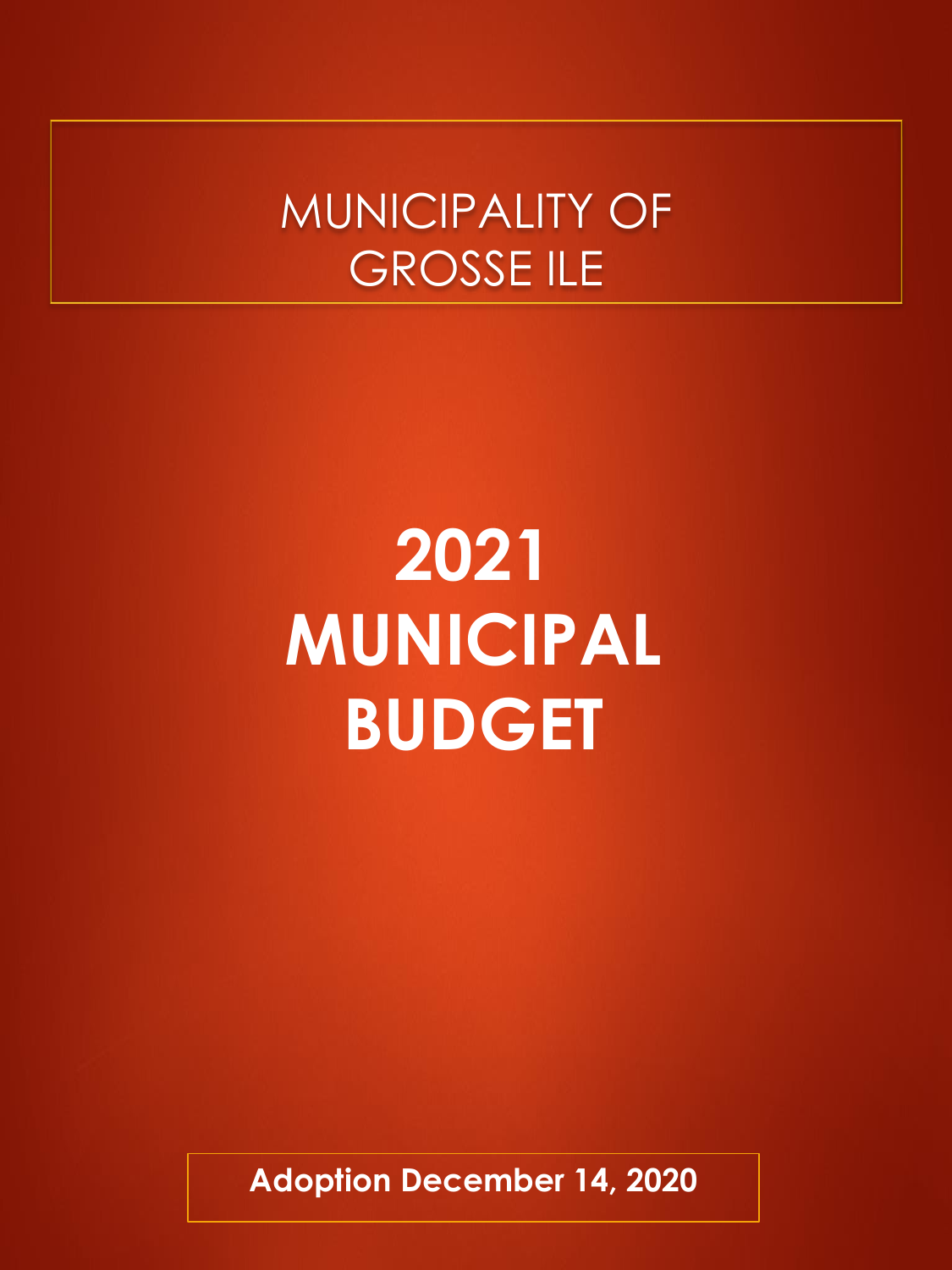### **2021 Municipal Budget**

### Agenda

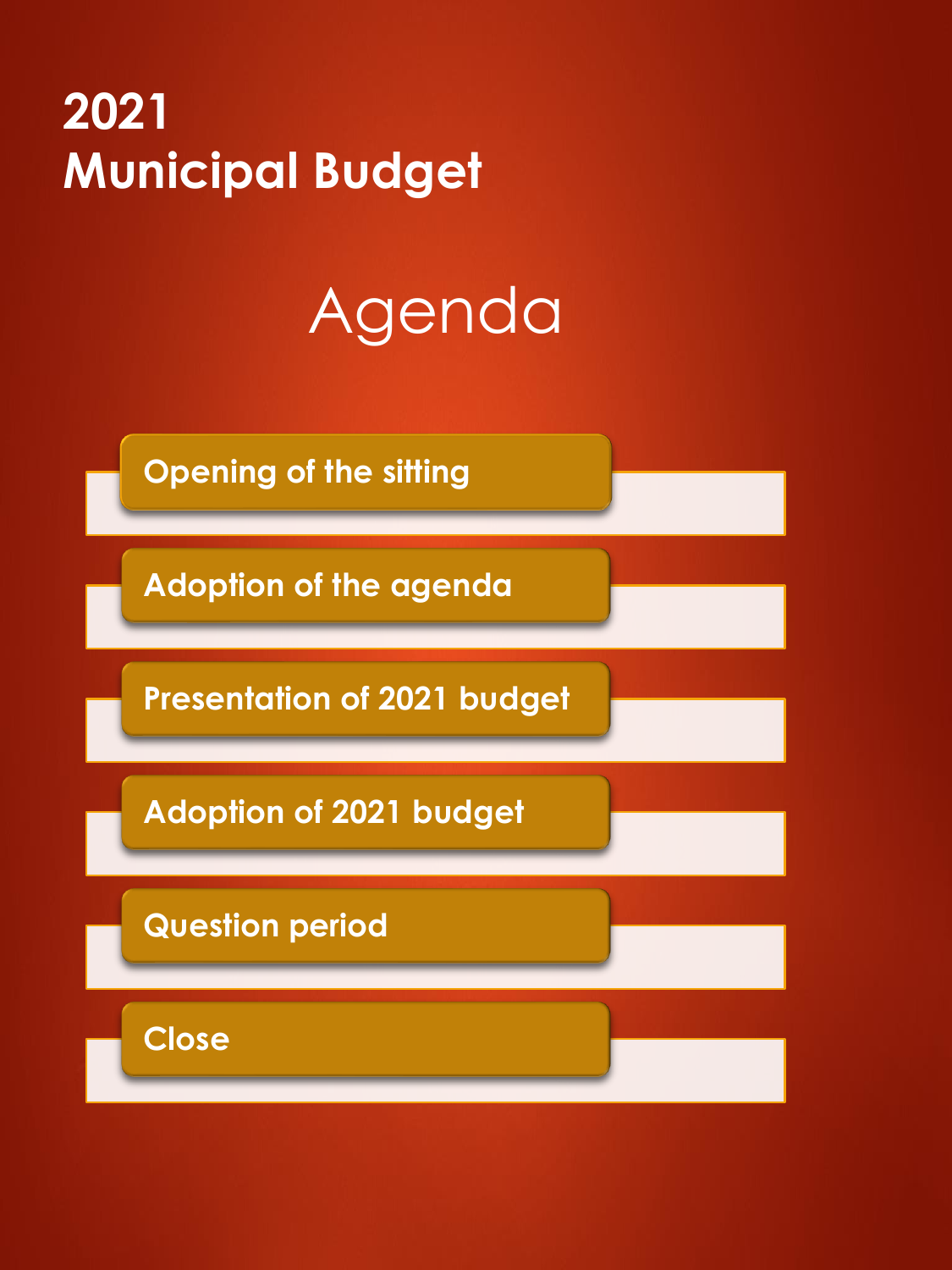# **2021 Municipal Budget**

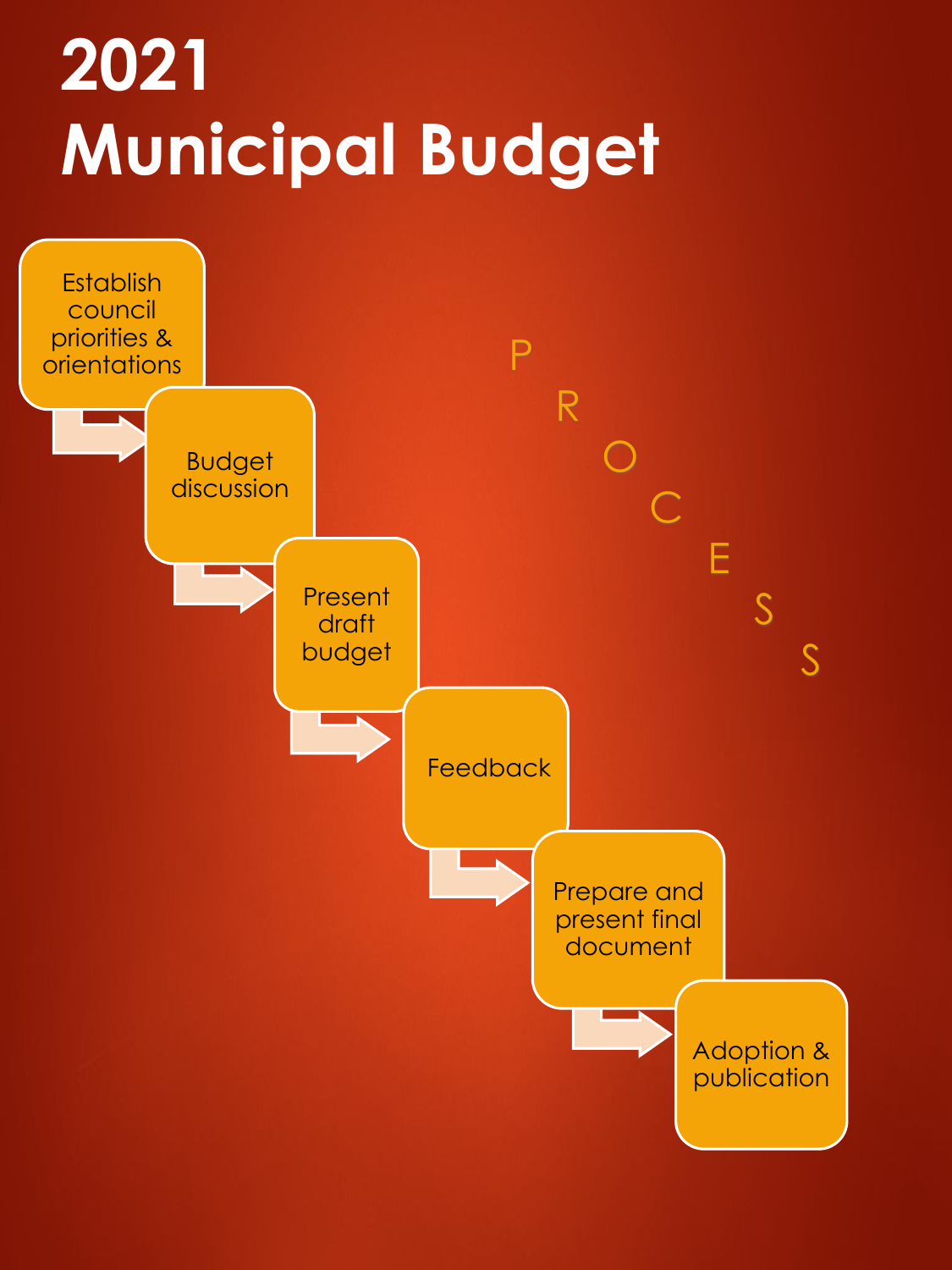### **Budget Basics**

### **The Budget:**

➢ Assigns \$\$ for specific purposes

➢ Funds Council priorities

➢ Communicates how public funds will be spent

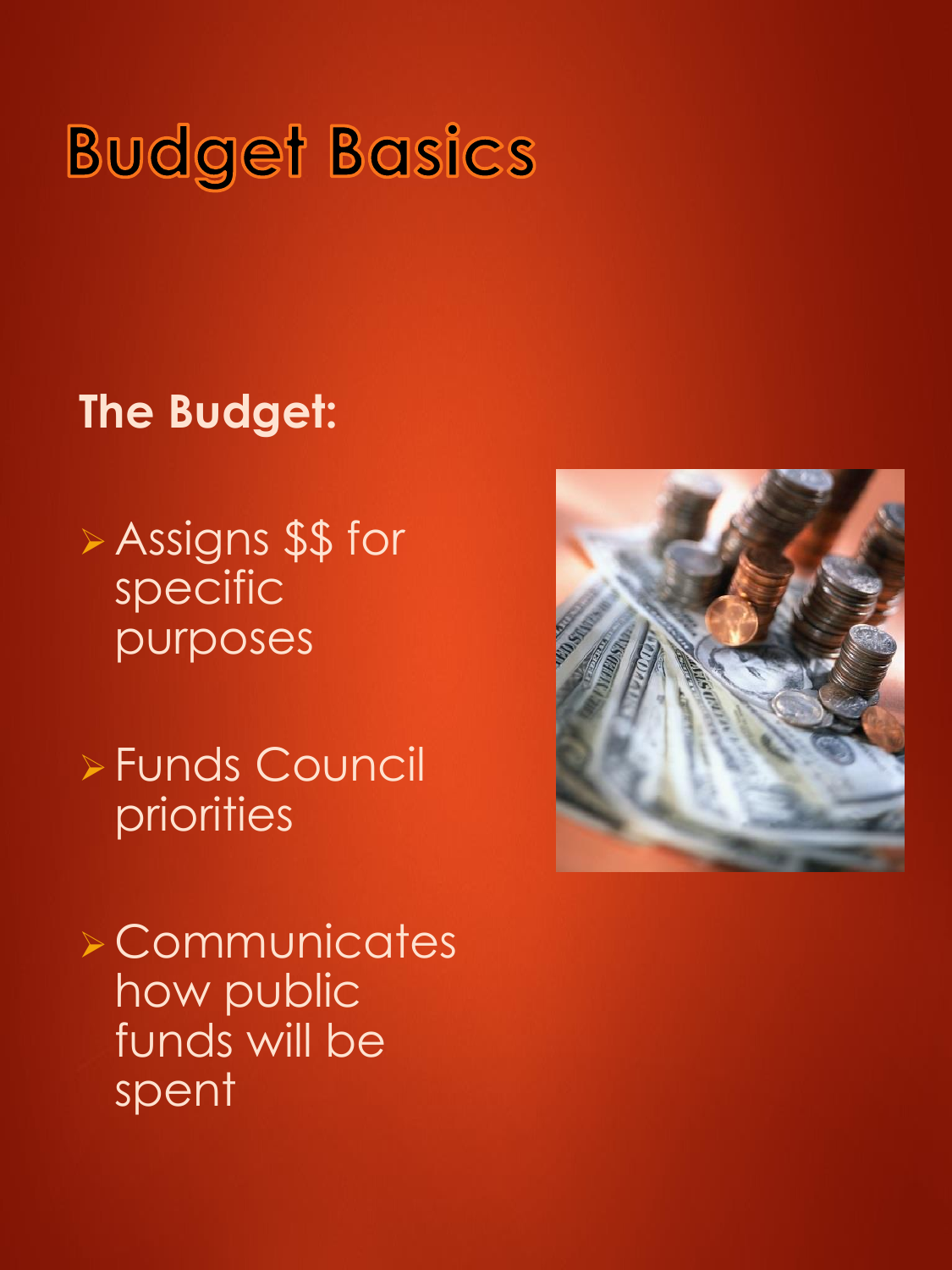### **Budget Basics**

### MUNICIPAL OPERATING BUDGET

### Pays for ongoing operations:

**Salaries Contracted** 

**services Maintenance Supplies Debt**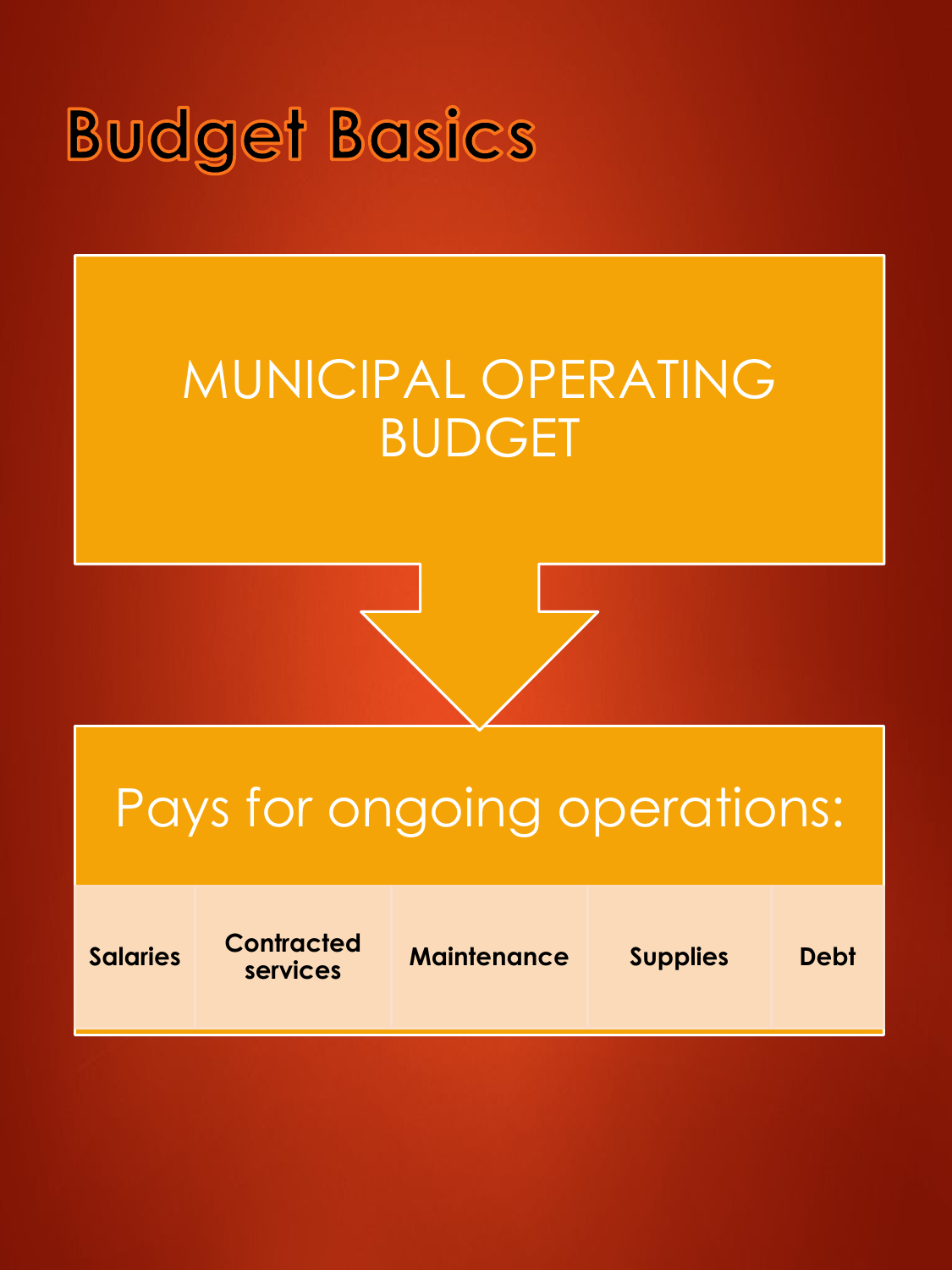### **Budget Basics**

### MUNICIPAL CAPITAL BUDGET

### Pays for new infrastructure and materials(over \$5,000)

**Roads Parks Buildings**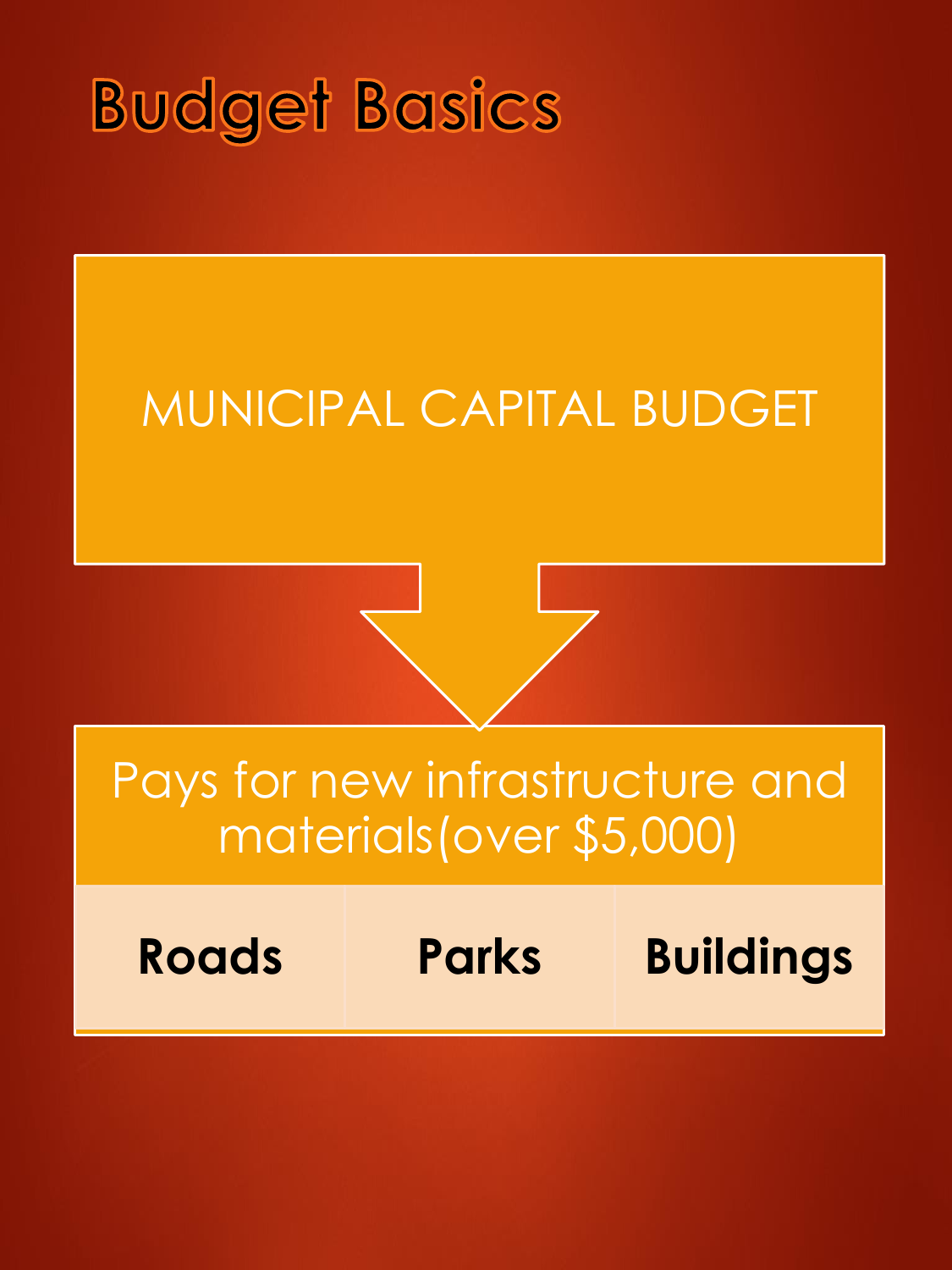

**Municipal Surplus/Reserves**



- •Fund new investment
- Cover unforeseen expenses

Unrestricted Operating Surplus

• \$247,014 in unrestricted operating surplus as of December 31 2019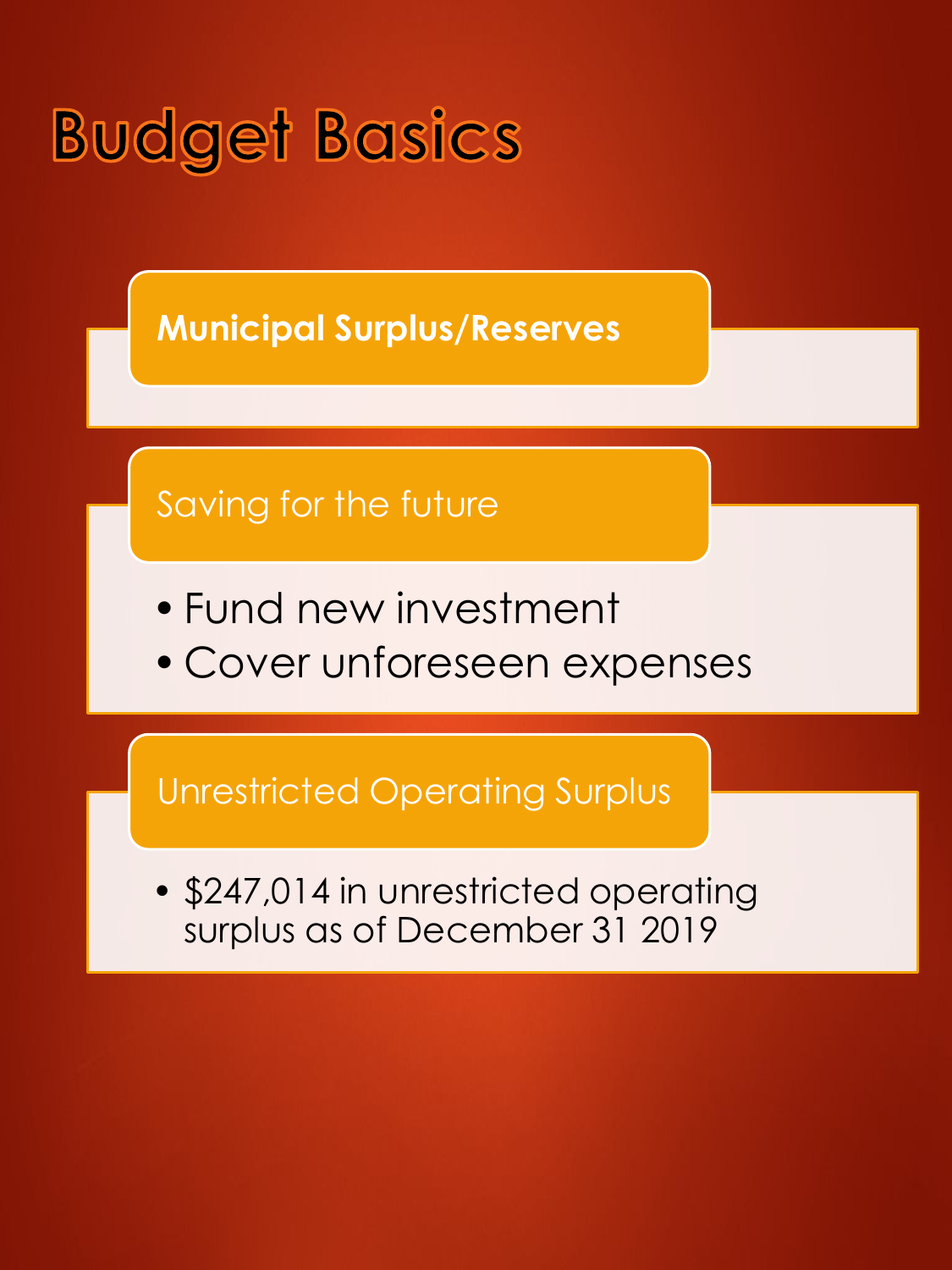# **Budget Basics Balance Budget by being…**



Rigorise cost management

> **Prioritise** capital projects

#### Responsible

Adjust tax rates as needed to maintain a neutral position from year to year

#### Resourceful

Seek alternative sources of revenue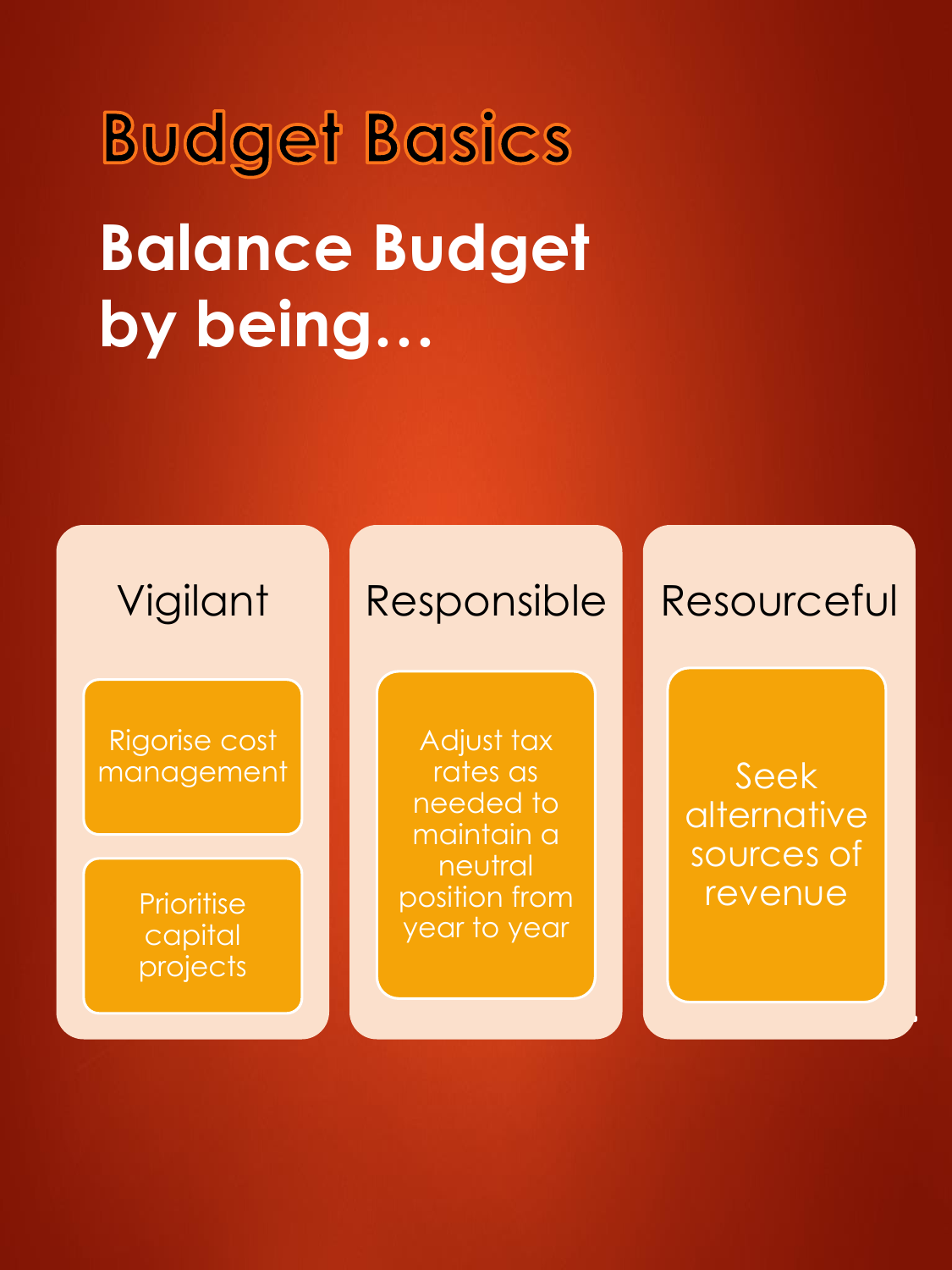### 2021 Budget Orientations

#### ➢ Council's 2021 top priorities:

- 1. Municipal Park
- 2. Municipal Vehicle

3. Plans – Wide/Rock Mtn Road

4. Community **Beautification** 

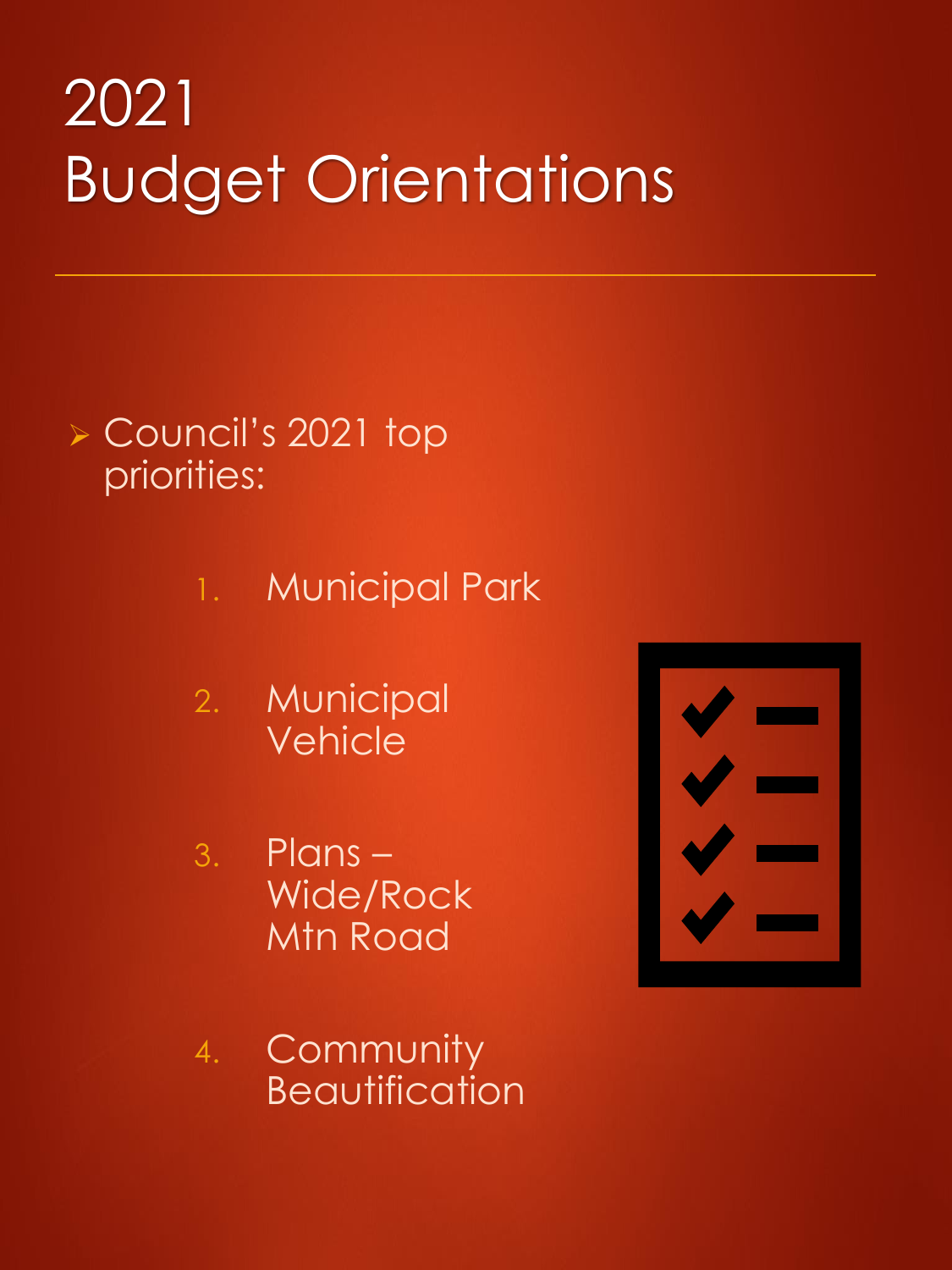### 2021 Budget Breakdown

\$1,228,400 in total revenues



\$1,228,400 in total expenses



\$829,900 net cost of operations (\$793,612 in 2020)



4.5% shift in net cost of operations from 2020



\$398,500 in total capital expenses



\$50,000 transfer from reserves towards municipal park project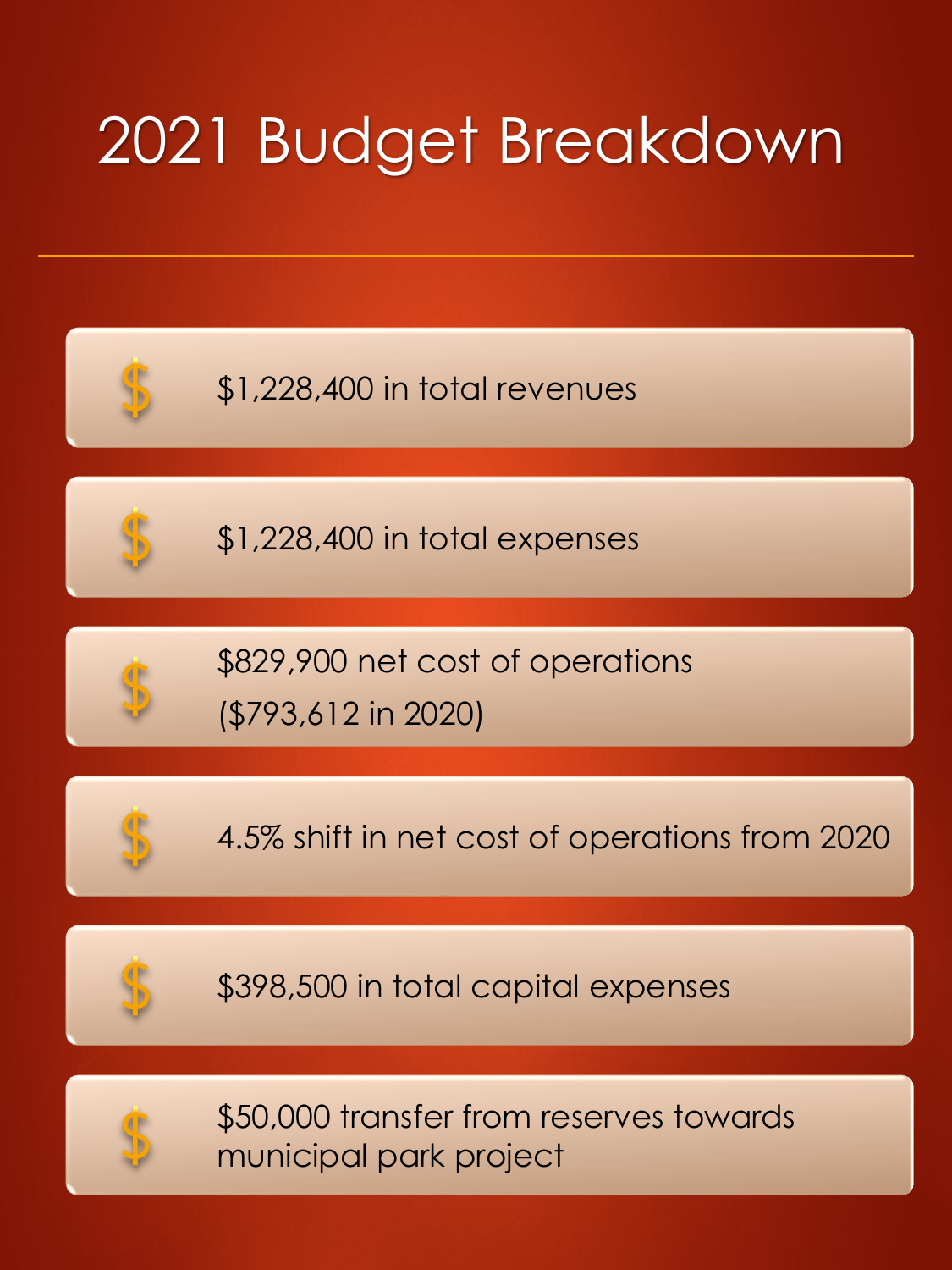#### **Revenue \$1,228,400**

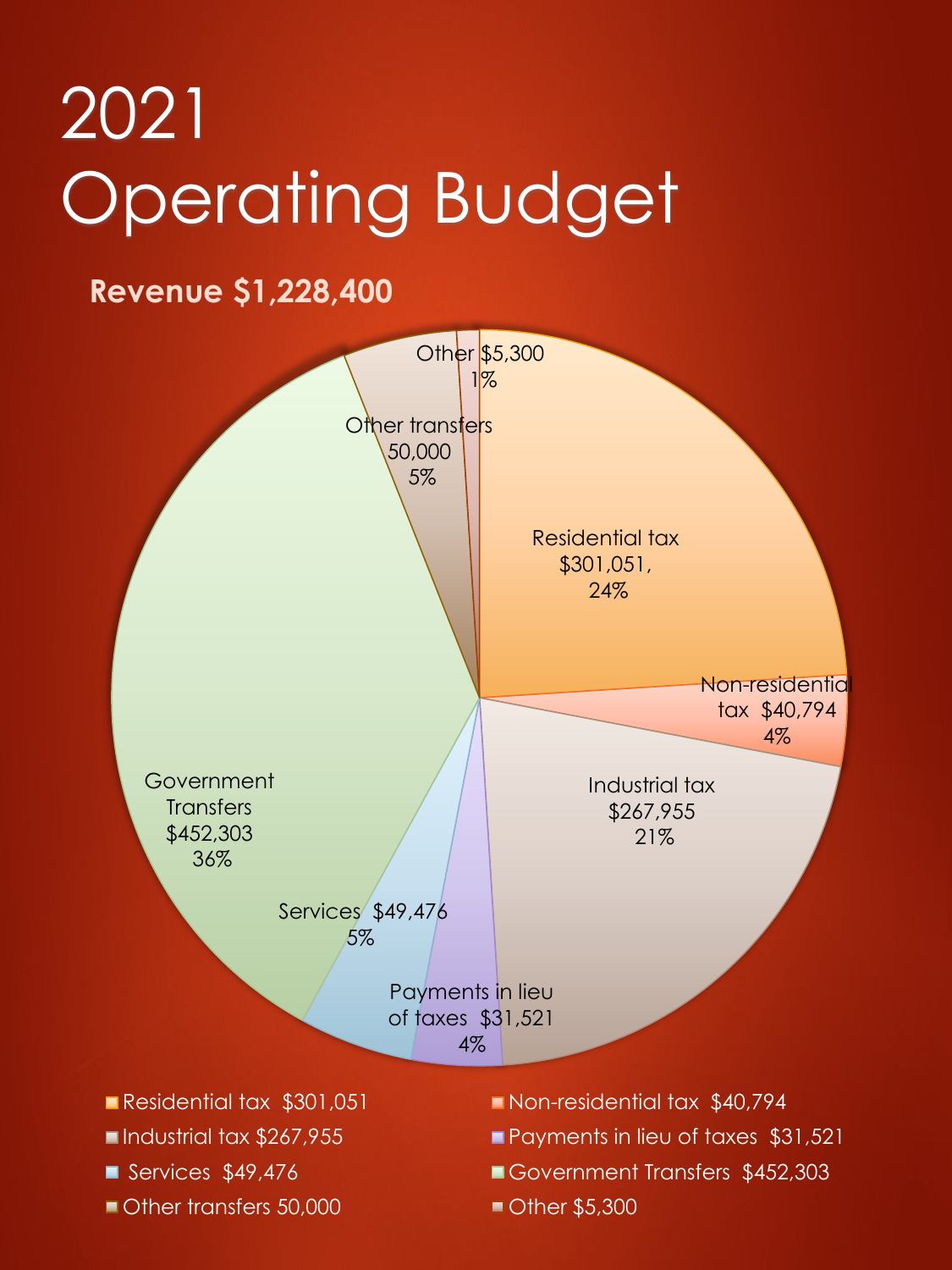**Highlights….**

Property taxes account for 49% of total revenue

> Less than 1% growth for new tax revenue representating \$4,923 in 2021

> > 0.00% property tax increase Additional tax revenue of \$0.00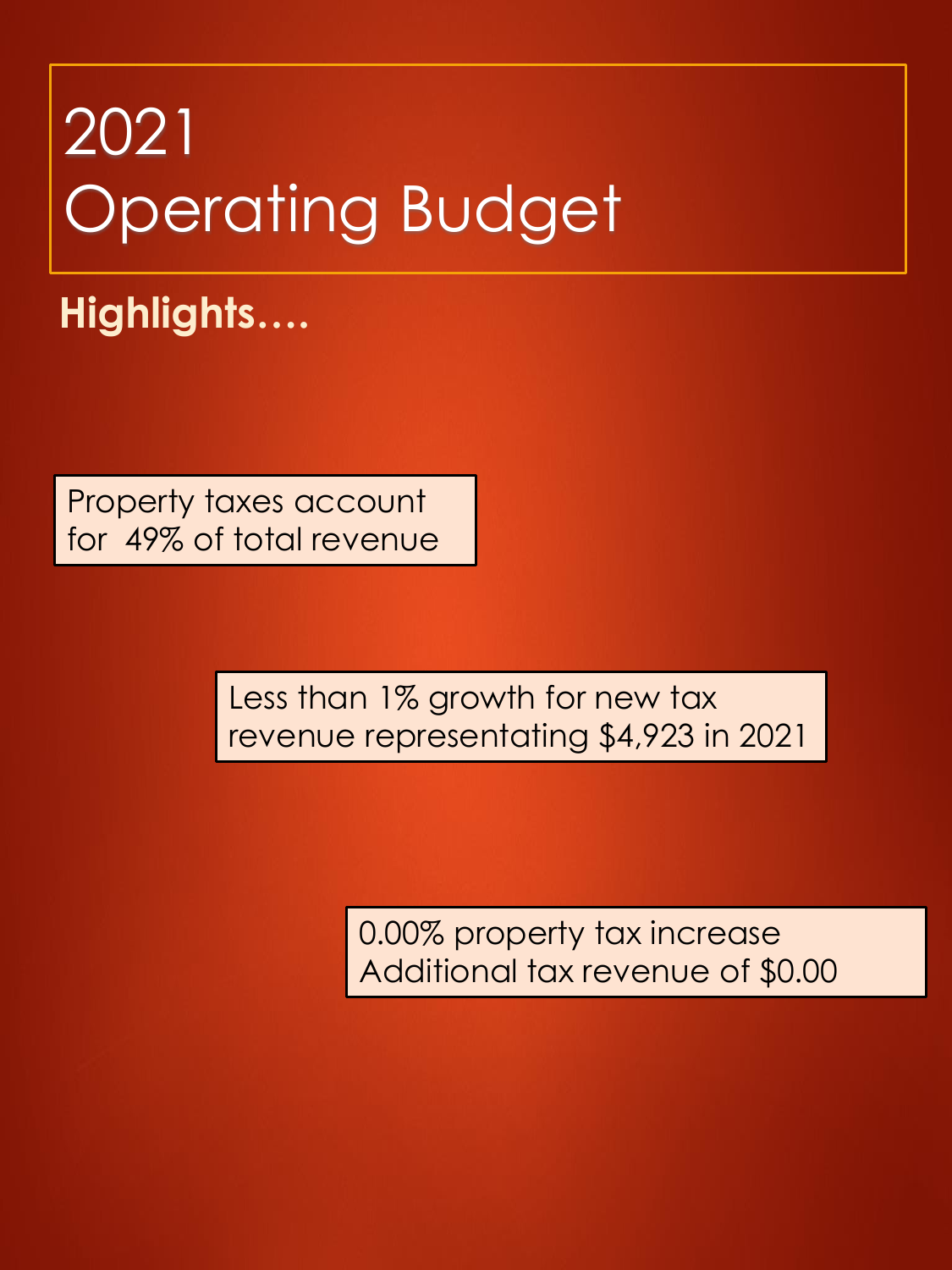### **Highlights…..**

Tax Rates 2021

| • Residential     | \$1.33 |
|-------------------|--------|
| • Non-residential | \$2.61 |
| • Industrial      | \$2.89 |

**The assessment value of an average single-family dwelling is \$96,851**

**\$1,288 average municipal tax bill**

**0.00% municipal property tax increase** 

**=**

**\$0.00 increase per installment for 2021\***

**NOTE: \*This does not take into consideration property value increase that may be applicable**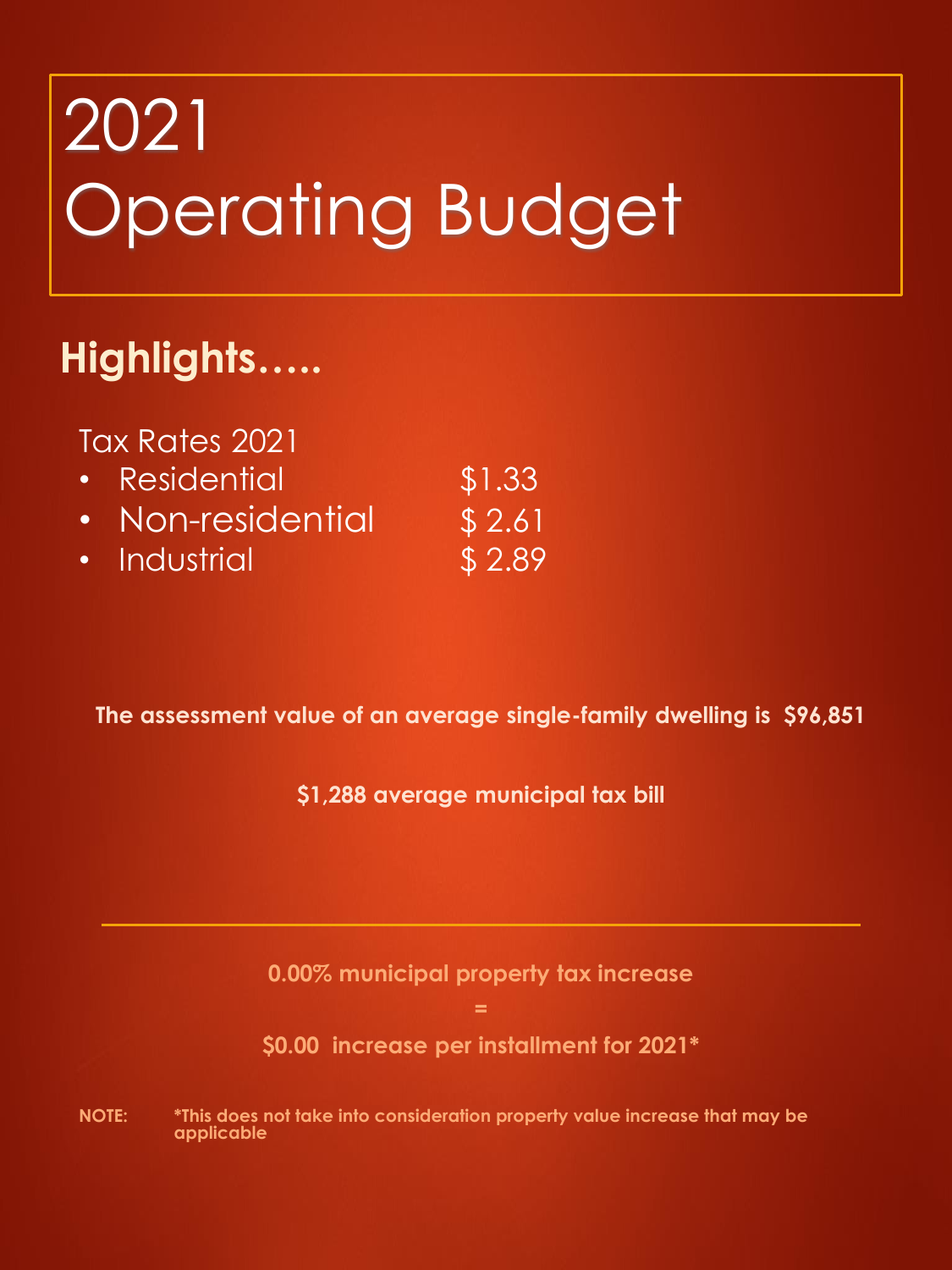### Expenses \$829,900

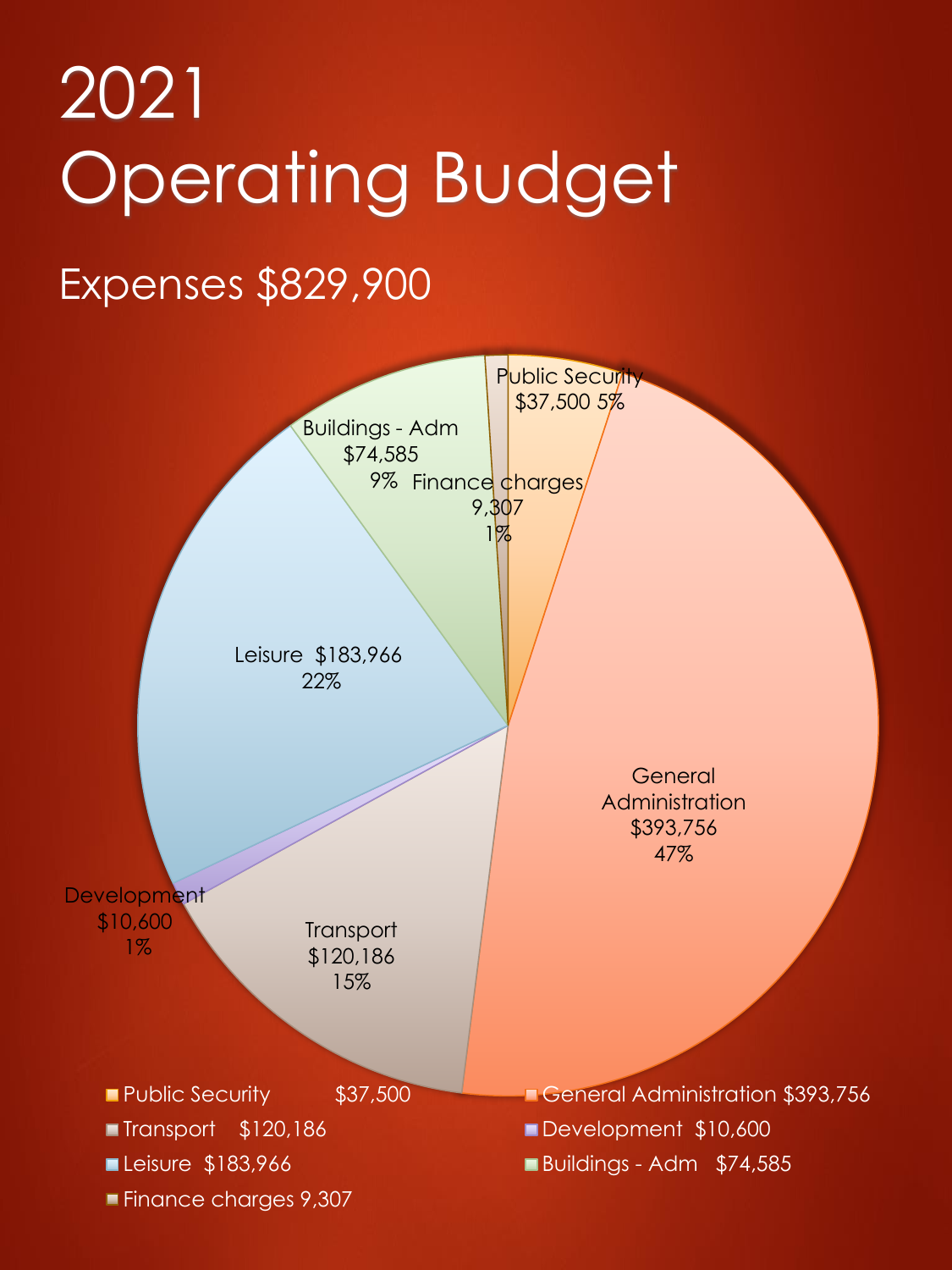**Highlights…..**

➢ Total Operating Expenditures up 4.5% to \$829,900 (\$793,612 in 2020)

➢ This is explained by:

➢ The cost of the upcoming 2021 municipal election accounts for 65% of the increase

➢ Investments in Leisure and Culture – improvements to Municipal Recreation Site

➢ Economic development – contribution to tourism promotion(marketing)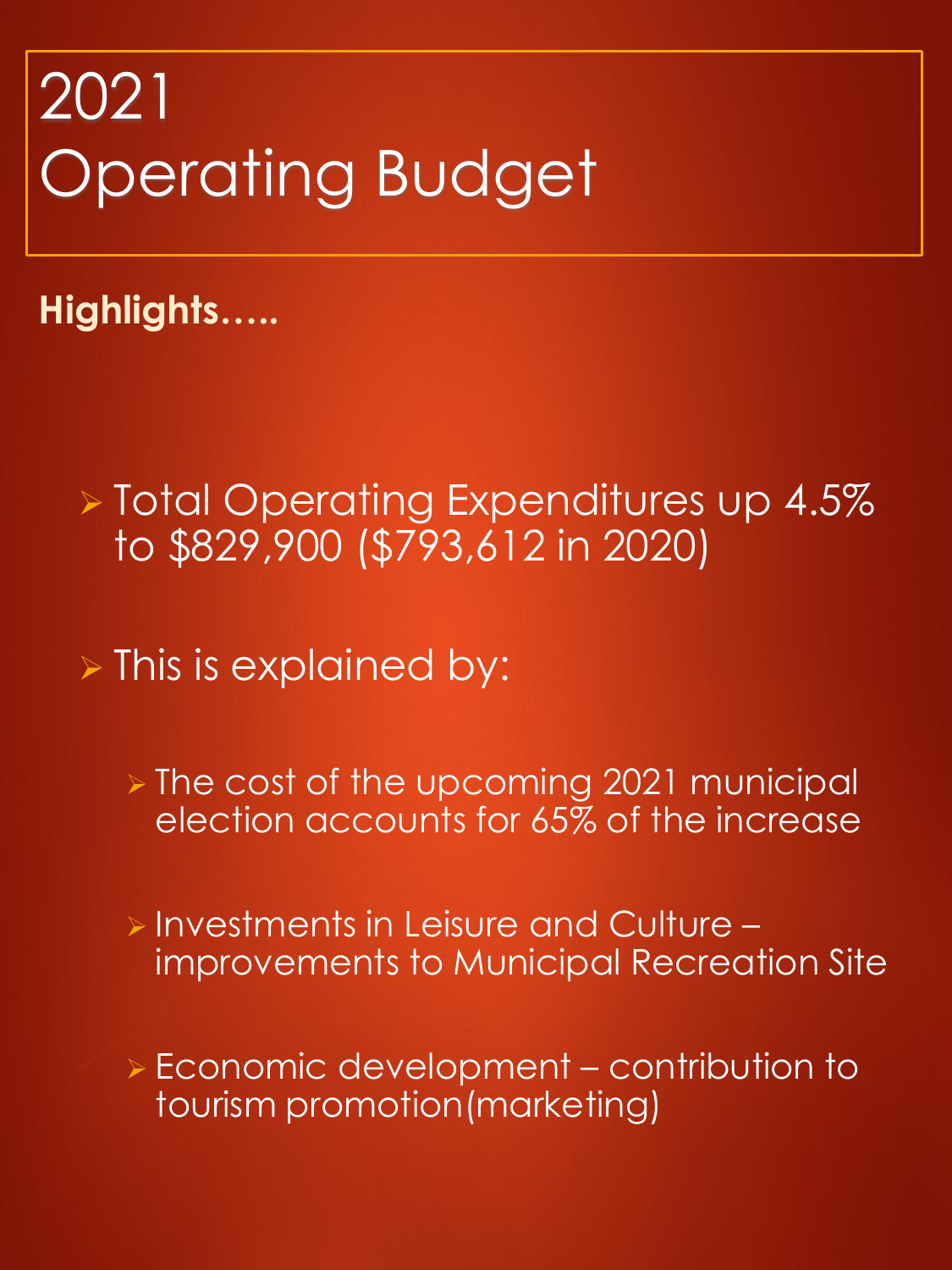# 2021 Capital Budget

#### Expenses \$398,500



Municipal Park 208,400 Municipal Vehicle 9,000 Debt reimbursement 31,100 Wide/Rock Mountain 150,000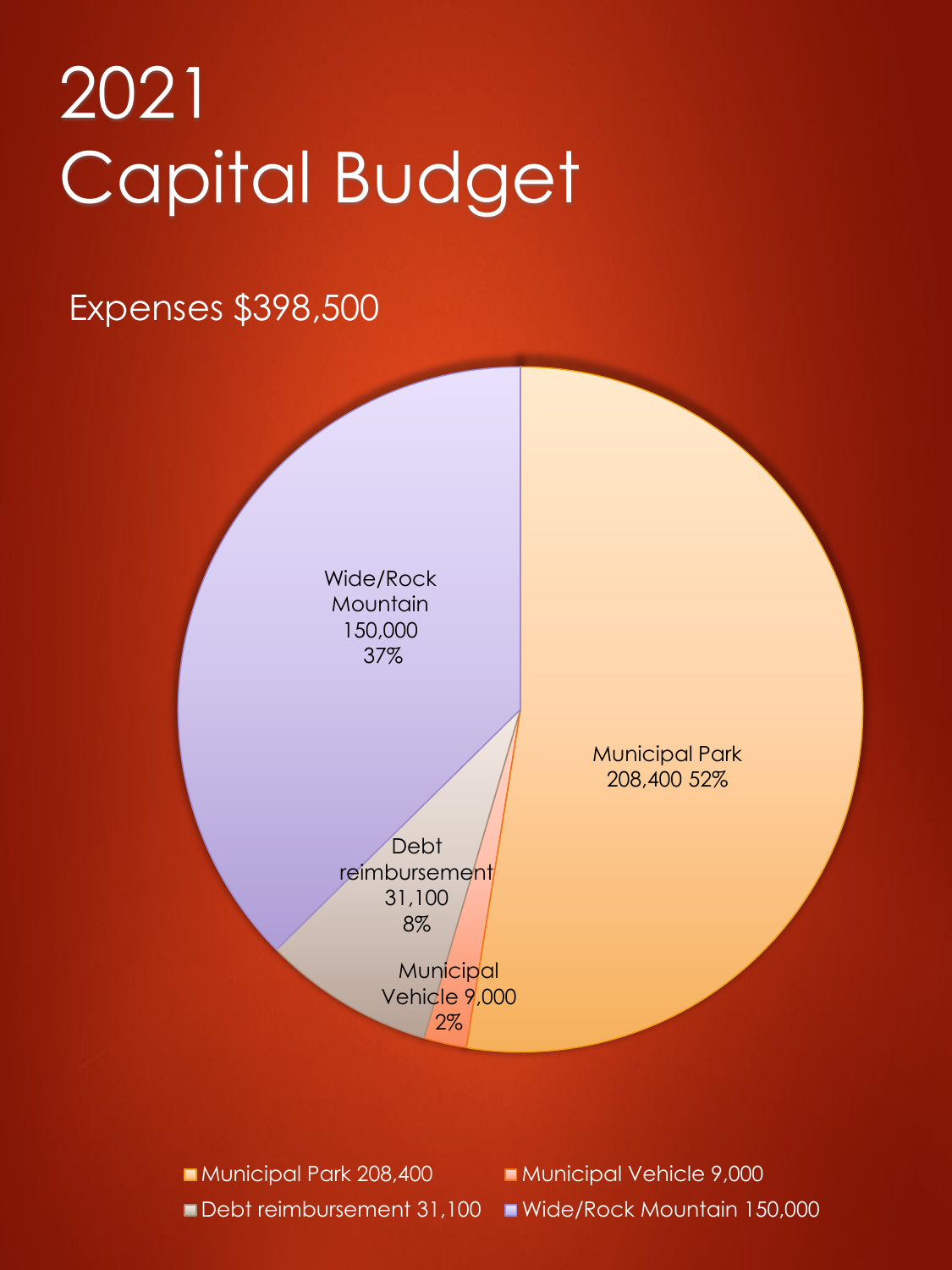# **2021 Capital Budget**

Highlights….

➢ Investment Projects:

- Municipal Park
- Purchase of municipal vehicle
- Plans Wide/Rock Mountain
- ➢ Reimbursement of the debt
- ➢ Revenues for capital investments are obtained mainly from grants and loans
- ➢ Capital spending has a minimal impact on the tax rates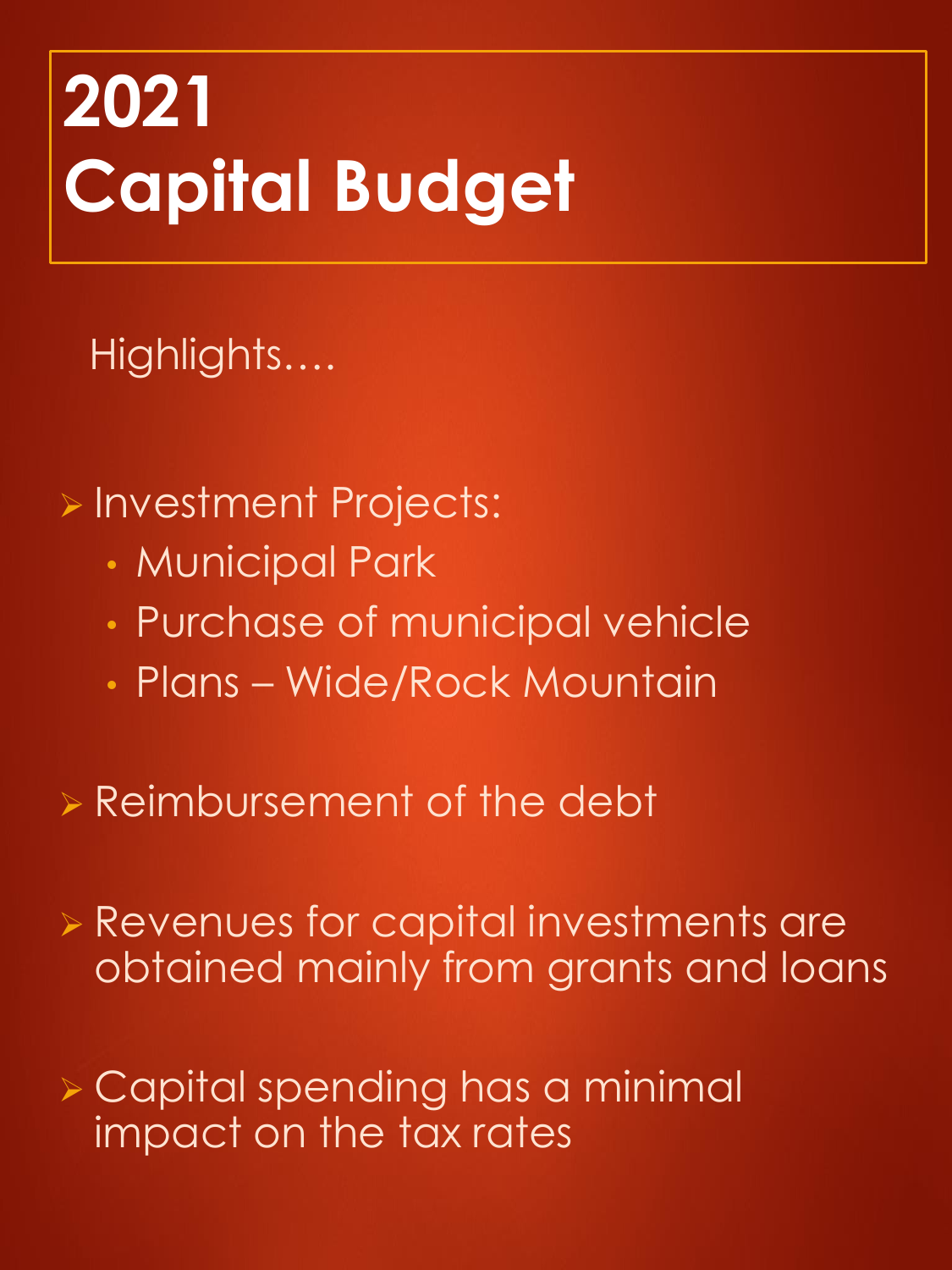# **2021 Capital Budget**

### Key infrastructure projects:

- Municipal Park
- Purchase of municipal vehicle
- Plans Wide/Rock Mountain

| <b>BUDGET</b>                     |                   |                             |          |          |           |                   |
|-----------------------------------|-------------------|-----------------------------|----------|----------|-----------|-------------------|
|                                   |                   |                             |          |          |           |                   |
| Project                           | Estimated<br>Cost | Contributions<br>Provincial | Regional | Local    | Municipal | Total             |
| <b>Municipal Park</b>             | 208,400           | 103,000                     | 20,000   | 35,400   | 50,000    | 208,400           |
|                                   |                   |                             |          |          |           |                   |
| Wide/Rock<br><b>Mountain Road</b> | 150,000           | 150,000                     |          |          |           | 150,000           |
|                                   |                   |                             |          |          |           |                   |
| Municipal<br>Vehicle              | 9,000             |                             |          |          | 9,000     | 9,000             |
|                                   |                   |                             |          |          |           |                   |
| <b>TOTAL</b>                      | \$367,400         | 253,000<br>$\sqrt{2}$       | \$20,000 | \$35,400 | \$59,000  | 367,400           |
| Reimbursement of debt             |                   |                             |          |          | 31,100    | 31,100<br>398,500 |